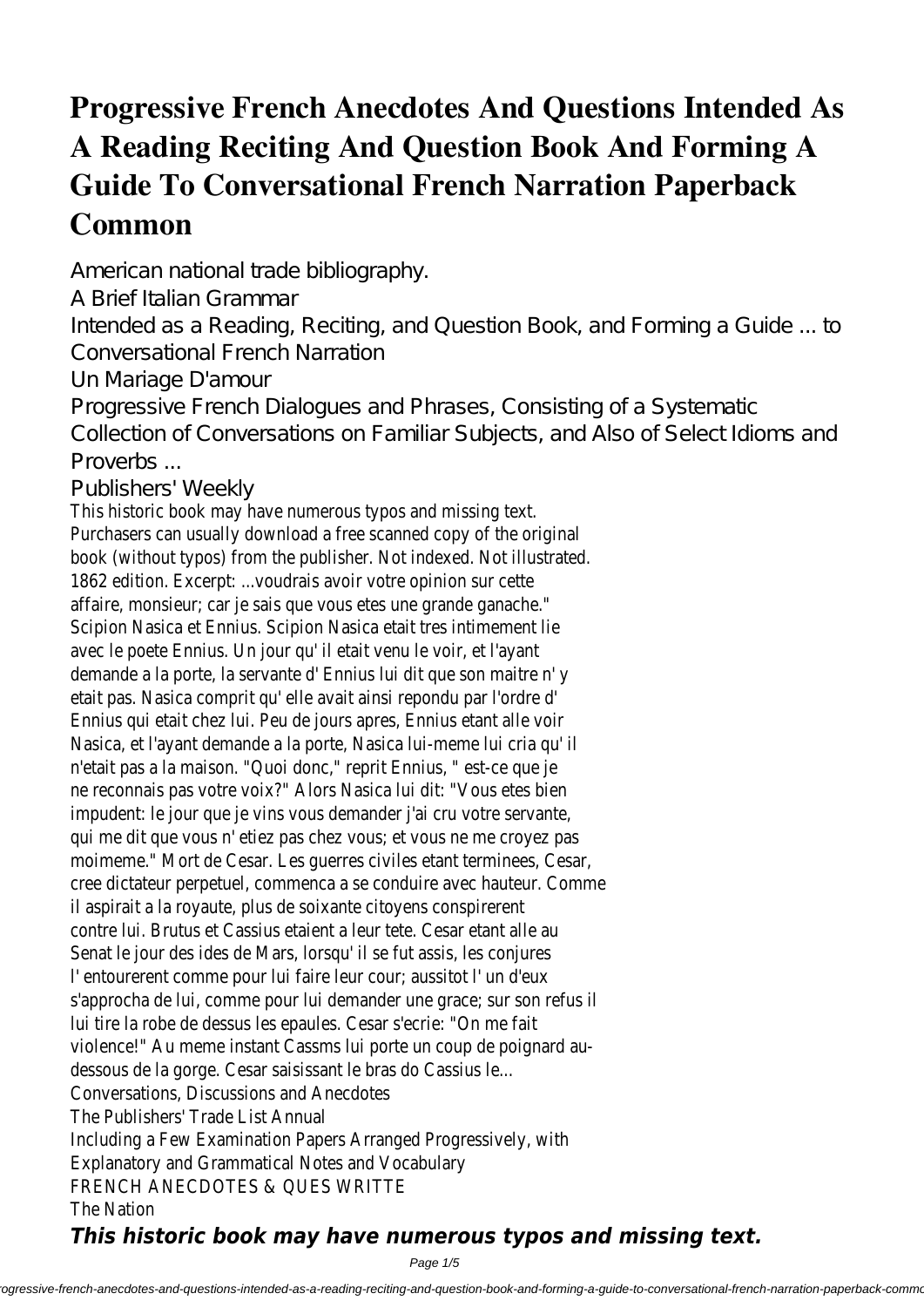*Purchasers can usually download a free scanned copy of the original book (without typos) from the publisher. Not indexed. Not illustrated. 1862 edition. Excerpt: ...cause quelque temps avec cet officier, il lui demanda ce qu' il pensait que les Americains feraient de lui s'il tombait entre leurs mains. Le capitaine refusa d'abord de repondre; mais comme l'autre insistait, il dit: "S'il faut que je reponde a votre question, j'espere que vous excuserez ma franchise. Si mes compatriotes vous attrapaient, je crois qu' ils vous couperaient d'abord cette jambe, qui fut blessee dans la cause de la liberte a Quebec, et l'enterraient avec les honneurs de la guerre; et qu' ils pendraient ensuite le reste de votre corps a une potence." Punition des Debiteurs Juifs. Le calife Omar, allant a Jerusalem pour prendre possession de cette ville, rencontra plusieurs malheureux qui etaient attaches a des arbres, et exposes a toutes les rigueurs d'un soleil vertical. Le calife leur ayant demande pourquoi ils avaient ete condamnes a subir un tourment aussi affreux, ils repondirent qu' ils etaient de pauvres debiteurs, incapables de payer leurs creanciers. Omar ordonna qu' ils fussent immediatement delies; et, ayant envoye chercher les creanciers, il leur adressa les paroles suivantes: " Cessez de tourmenter ces malheureux. N' exigez pas d'eux plus qu' ils ne peuvent donner; car j'ai souvent entendu le prophete dire: ' Ne faites pas souffrir les hommes, car ceux qui affligent les hommes dans ce monde, seront inevitablement punis dans l'autre.' " la' Ironie est repoussee par V Ironie. Pendant la guerre qui eut lieu entre l'Angleterre et l'Espagne sous le regne d'Elisabeth, des commissaires furent nommes des deux...*

*Progressive French Anecdotes and Questions, Intended As a Reading, Reciting, and Question Book and Forming a Guide; Preceded by Collot's French Dialo*

*Progressive French Anecdotes and Questions; Intended As a Reading, Reciting, and Question Book, and Forming a Guide ... to Conversational French Narra*

*An Italian Reader*

*Progressive French Anecdotes and Questions Intended as a Reading, Reciting, and Question Book Round Table*

*Excerpt from Progressive French Anecdotes And Questions: Intended As A Reading, Reciting, And Question Book And Forming A Guide Preceded By "Collot's French Dialogues And Phrases," To Conversational French Narration Tion on the attempt \_to converse well in French, that he devotes to expressing himself well in English, and success is promised to him. The mode of study which the author recommends is the following. About the Publisher Forgotten Books publishes hundreds of thousands of rare and classic books. Find more at*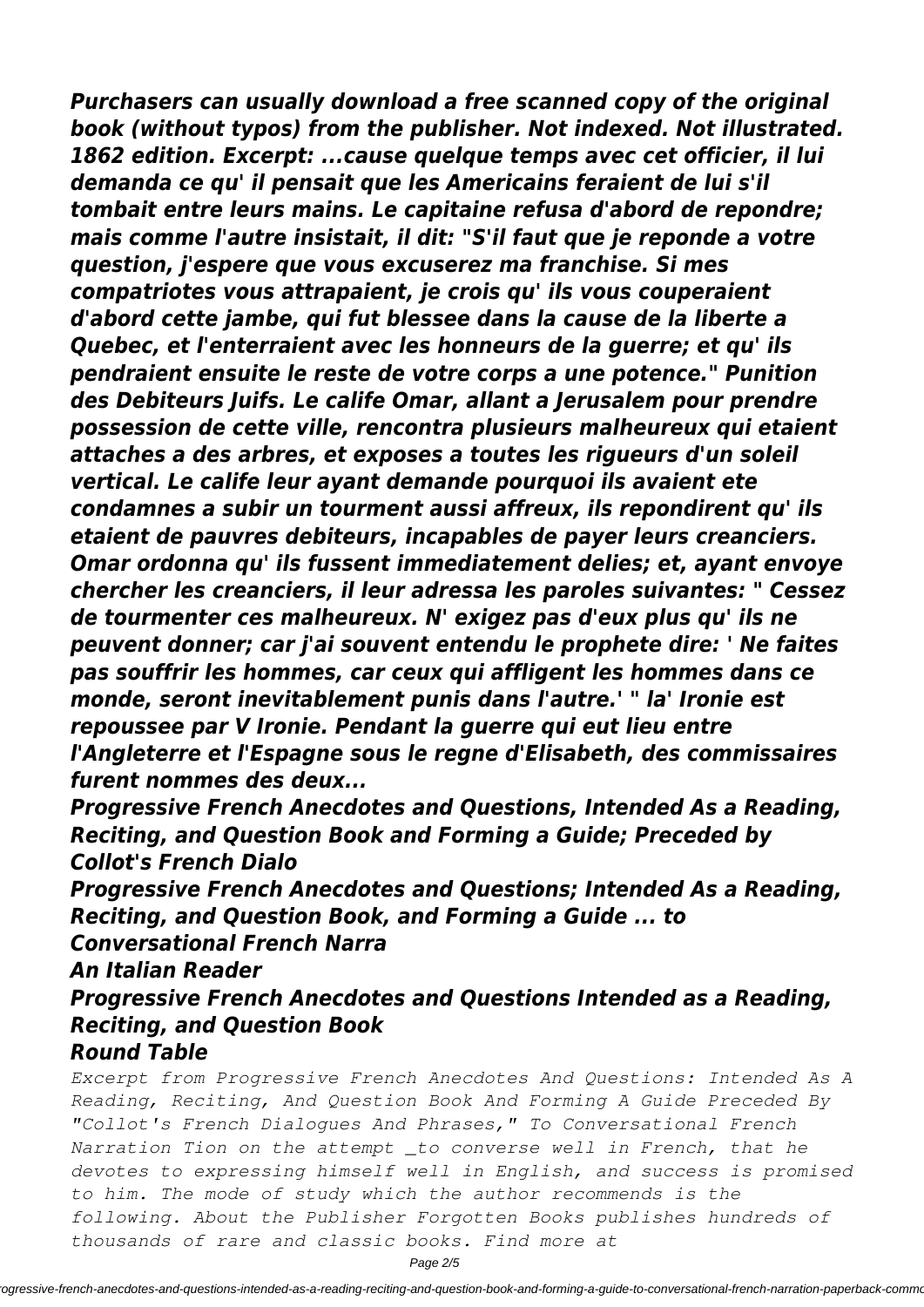*www.forgottenbooks.com This book is a reproduction of an important historical work. Forgotten Books uses state-of-the-art technology to digitally reconstruct the work, preserving the original format whilst repairing imperfections present in the aged copy. In rare cases, an imperfection in the original, such as a blemish or missing page, may be replicated in our edition. We do, however, repair the vast majority of imperfections successfully; any imperfections that remain are intentionally left to preserve the state of such historical works. To be Used as an Introduction to Collot's Progressive French Anecdotes and Questions, and in Conjunction Therewith*

*La France, Ses Industries, Son Histoire Et Ses Institutions Progressive French Dialogues and Phrases ... Conversations on Familiar Subjects ... Idioms and Proverbs*

*Intended As a Progressive Reciting Book for Schools; and Especially, in Conjunction with Collot's French Dialogues and Phrases, As a Guide to French Conversation (Classic Reprint) Progressive French Dialogues and Phrases*

**Excerpt from French Anecdotes And Questions, Written In Easy Style: Intended As A Progressive Reciting Book For Schools; And Especially, In Conjunction With "Collot's French Dialogues And Phrases," As A Guide To French Conversation The Author conceives the plan which he has just nu folded to be entirely new. He has met with signal suc cess, by means of it, in his labours as a teacher; and has found it equally valuable in the instruction of classes, and in private tuition. When using itin classes, the teacher, after calling on each pupil to recite the anecdote which is the lesson (or one of the anecdotes, when the lesson con sists of more than one), will address his questions to each individual at random; requiring all, but the one engaged in answering the question, to listen attentively. By this means, the progress of an individual in a class will be as rapid, as if he alone were receiving instruction. About the Publisher Forgotten Books publishes hundreds of thousands of rare and classic books. Find more at www.forgottenbooks.com This book is a reproduction of an important historical work. Forgotten Books uses state-of-the-art technology to digitally reconstruct the work, preserving the original format whilst repairing imperfections present in the aged copy. In rare cases, an imperfection in the original, such as a blemish or missing page, may be replicated in our edition. We do, however, repair the vast majority**

**of imperfections successfully; any imperfections that remain are intentionally left to preserve the state of such historical works.**

**Progressive French Anecdotes and Questions**

**French Anecdotes and Questions, Written in Easy Style**

## **PROGRESSIVE FRENCH ANECDOTES &**

**The Publishers Weekly**

**Selections from Carducci, Prose and Poetry**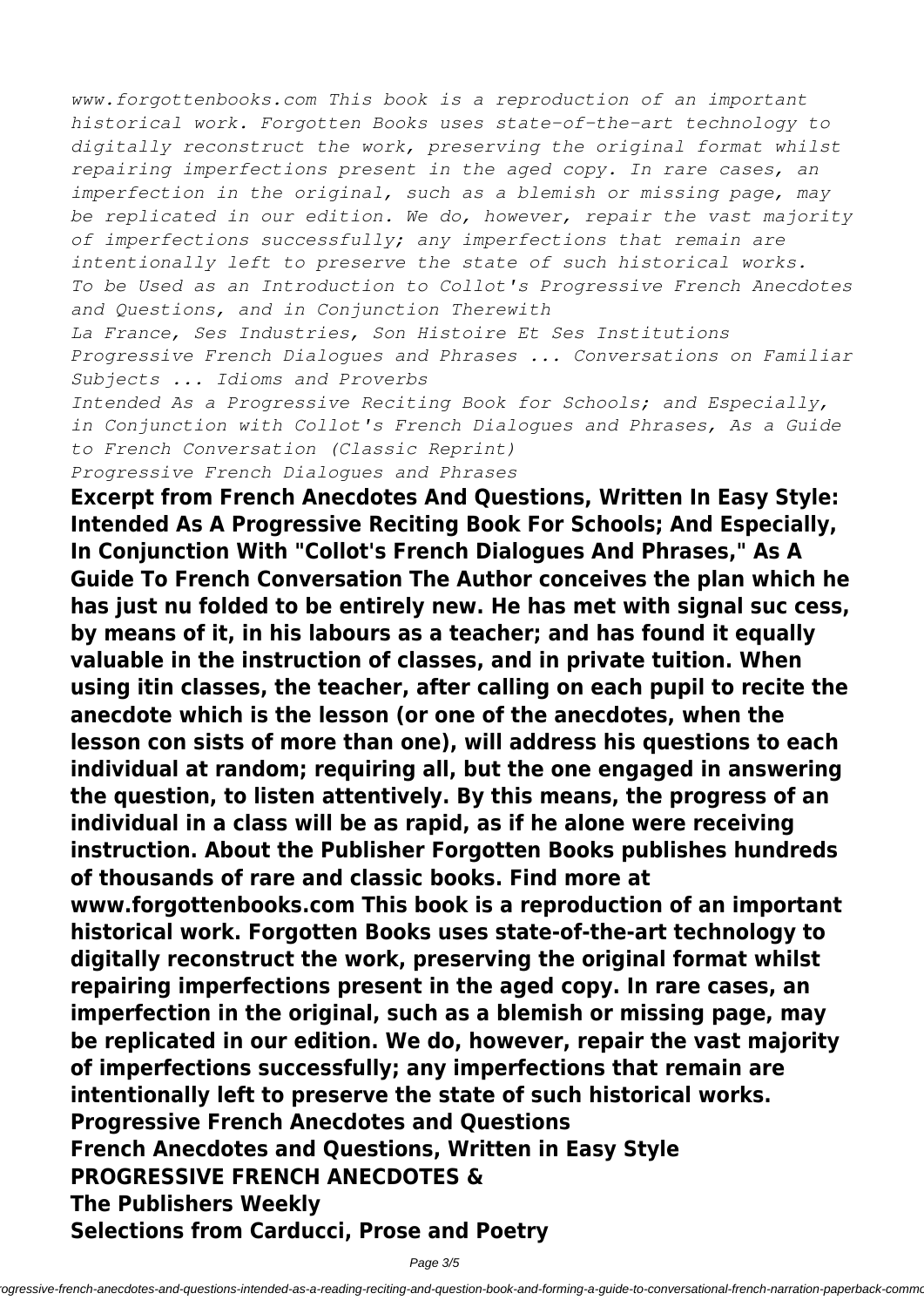**This work has been selected by scholars as being culturally important, and is part of the knowledge base of civilization as we know it. This work was reproduced from the original artifact, and remains as true to the original work as possible. Therefore, you will see the original copyright references, library stamps (as most of these works have been housed in our most important libraries around the world), and other notations in the work. This work is in the public domain in the United States of America, and possibly other nations. Within the United States, you may freely copy and distribute this work, as no entity (individual or corporate) has a copyright on the body of the work. As a reproduction of a historical artifact, this work may contain missing or blurred pages, poor pictures, errant marks, etc. Scholars believe, and we concur, that this work is important enough to be preserved, reproduced, and made generally available to the public. We appreciate your support of the preservation process, and thank you for being an important part of keeping this knowledge alive and relevant.**

**The National Union Catalog, Pre-1956 Imprints**

**Preceded by "Collot's French Dialogues and Phrases", to Conversational French Narration**

**Intended as a Reading, Reciting, and Question Book : and Forming a Guide to Conversational French Narration**

**Progressive French Anecdotes and Questions Intended As a Reading, Reciting, and Question Book; and Forming a Guide ... to Conversational French Narrat**

**Progressive French Grammar and Exercises, on the Basis of Levizac's French Grammar ...**

This historic book may have numerous typos and missing text. Purchasers can usually download a free scanned copy of the original book (without typos) from the publisher. Not indexed. Not illustrated. 1844 edition. Excerpt: ...avant leur entree dans l'armee. Les uns repondaient, tailleurs; d'autres, savetiers, &c. Le comique de la piece etait de les railler sur ce qu' ils etaient mal vetus; mais avant qu' elle ne fut finie, l'Americain s'ecria: " Quoi! la Grande Bretagne battue par des tailleurs et des savetiers! bravo!" Le premier ministre, qui etail present, ne put s'empecher de sourire, au milieu des bruyants eclats de rire du parterre. Le Parole d'un Honnete Homme. Le Vicomte de Turenne, passant de nuit sur le rempart de Paris, fut arrete par des voleurs, qui lui prirent tout ce qu' il avait sur lui, a l'exception d'un diamant auquel il tenait beaucoup, qu' ils lui laisserent sur la promesse qu' il leur fit de leur donner cent louis. Le lendemain, l'un d'eux fut assez hardi pour se presenter a son hotel. Il se fit introduire quoiqu' il y eut une nombreuse compagnie; et, s'approchant de l'oreille du Vicomte, il lui rappelle sa promesse de la veille, et en recoit les cent louis. Turenne lui donna le temps de s'eloigner, apres quoi il conta son aventure a l'assemblee. Tout le monde parut surpris de son procede. " Un honnete homme," dit-il, " ne doit jamais manquer a sa parole, bien qu' il l' ait donnee a des fripons." Le Quiproquo. Napoleon se plaignant une fois a Marie Louise, de sa belle-mere et de Y archiduchesse, ajouta pour marquer davantage son mecontentement: " Quant a l'empereur, je ne dis